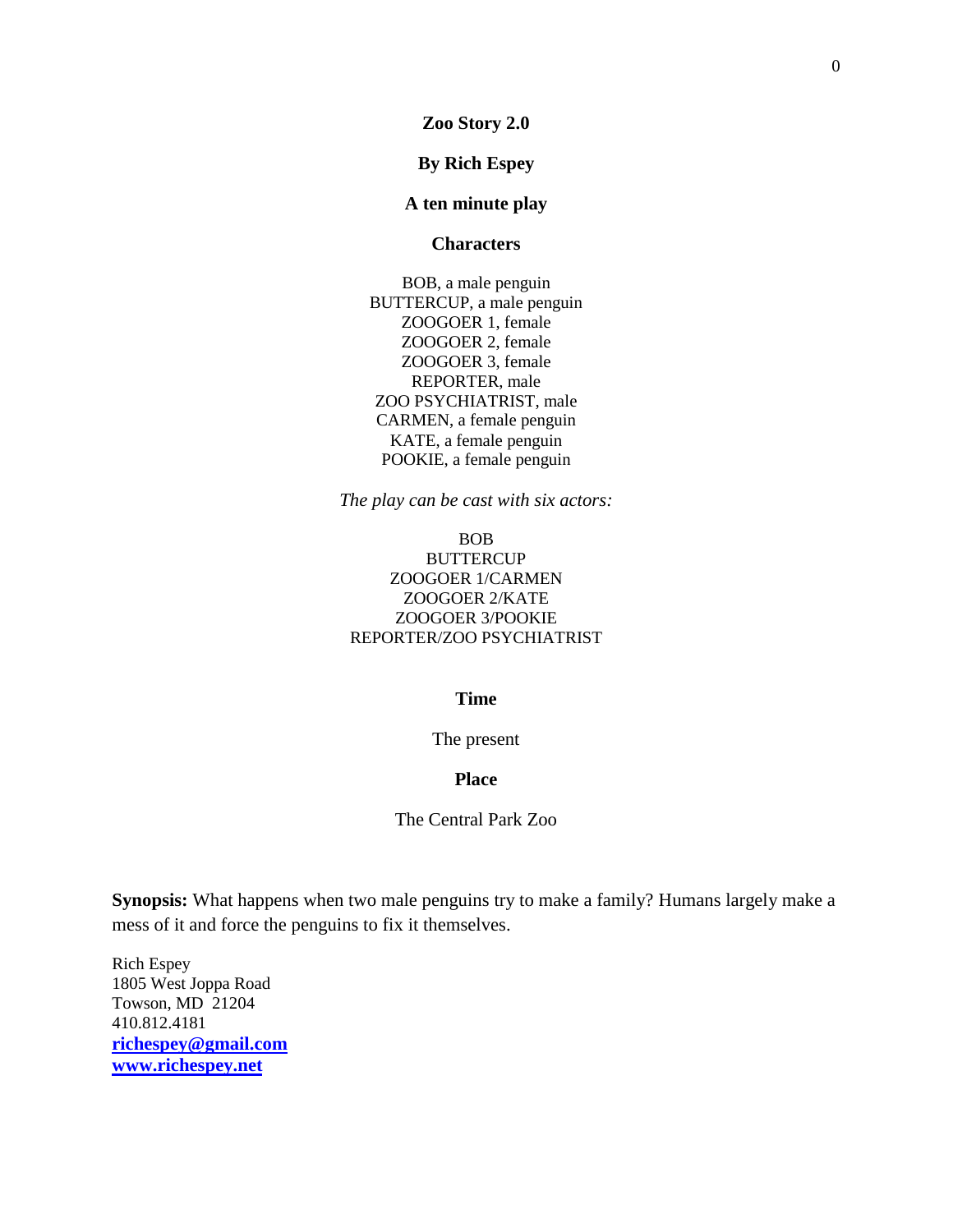#### **Zoo Story 2.0**

# **A ten minute play**

*(Blue and yellow light shimmers to suggest a pond. There might be some big rocks. There's at least one perch fairly high up. BOB, wearing one of those T-shirts that looks like a tuxedo, waddles around and then makes a little hop. There is a splash. BOB "swims" like a penguin, because he is one. He talks to us.)*

# **BOB**

Hello there, I'm Robert the penguin, or Bob, And I live in New York, got a good steady job In the flightless bird pen at the Central Park Zoo Doing two shows a day at 10:30 and 2.

There are lots of nice penguins to date and to mate With like Carmen and Sadie and Pookie and Kate But the only one who makes my flippers stand up Is a cute little guy that they call Buttercup.

> *(BUTTERCUP is there. He's also got a tuxedo shirt and does a little show for us as BOB describes him.)*

He's got plumage to die for, his waddle's the bomb When he glides through the pond he"s the cruisiest tom The blackest of backsides, the whitest of chests He's Antarctica's answer to Ryan Seacrest!

But the best thing of all about my guy B.C. Is that he feels the very same way about me!

## **BUTTERCUP**

What can I say, yo? Bob "n" me fit like ice cubes And a plastic tray.

#### **BOB**

A bird of few words, but I like him that way!

We"re the happiest couple that Nature selected We hatched us an egg that some breeders rejected We"re raising a daughter named Abracadoo (*displaying a small stuffed toy penguin*) (They named her, not us, there's not much we could do) Except feed her and love her and show her the way It"s a great life until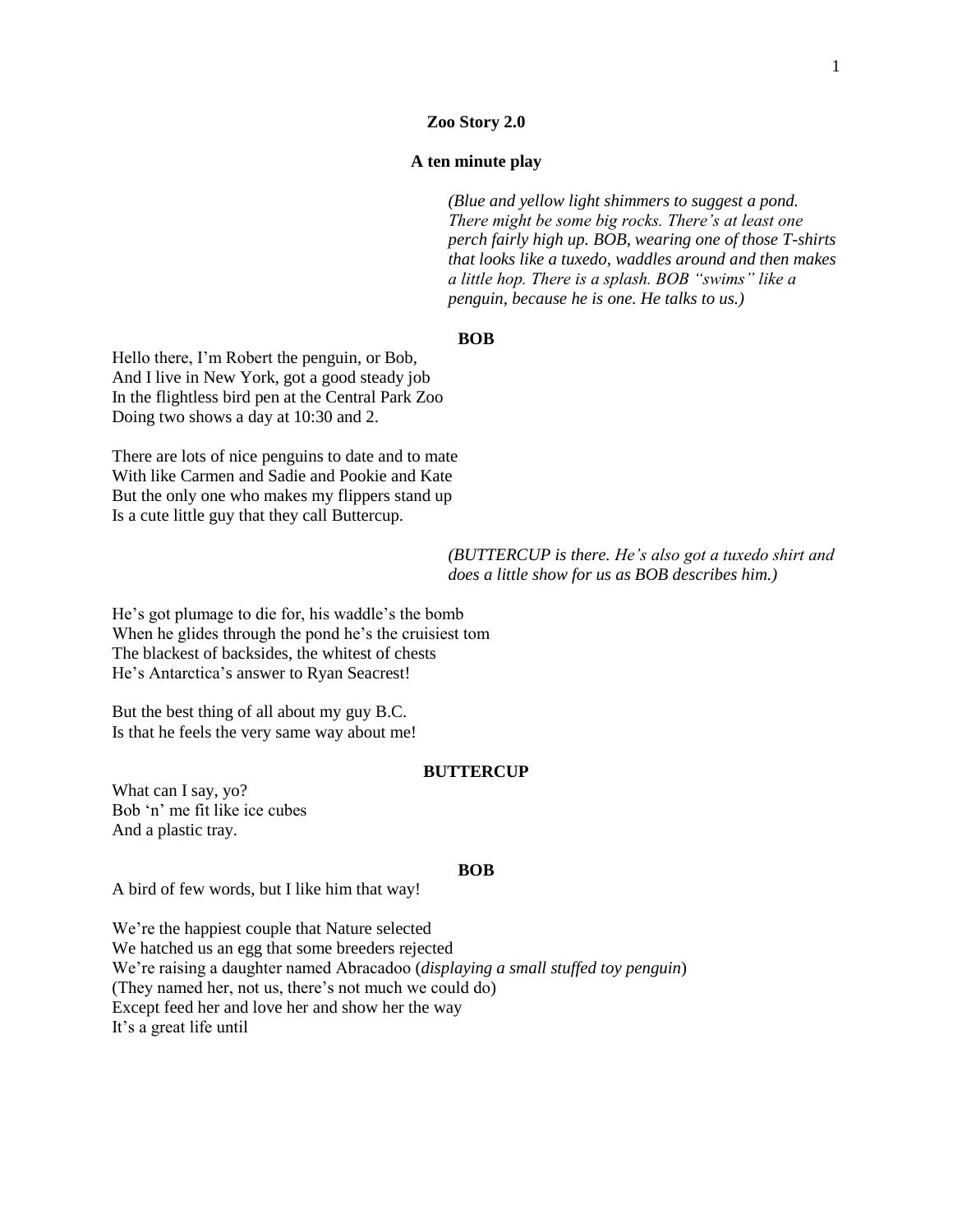# *(THREE FEMALE ZOOGOERS are there.)*

# **ZOOGOER 1**

Penguins shouldn"t be gay.

| I don't like it.                                     | ZOOGOER <sub>2</sub>   |
|------------------------------------------------------|------------------------|
| It's disgusting.                                     | ZOOGOER 3              |
| Is this some sick joke?                              | ZOOGOER1               |
|                                                      | ZOOGOER <sub>2</sub>   |
| It's unnatural.                                      | ZOOGOER 3              |
| It's immoral.                                        | ZOOGOER <sub>1</sub>   |
| Not for decent folk.                                 | ZOOGOER <sub>2</sub>   |
| Propaganda.                                          | ZOOGOER 3              |
| Gay agenda.                                          |                        |
| They want special rights.                            | ZOOGOER <sub>1</sub>   |
| Oh, I'm soooo sick of that! Aren't you sick of that? | ZOOGOERs 2 and 3       |
| I'm protesting.                                      | ZOOGOER <sub>2</sub>   |
| I'm boycotting.                                      | ZOOGOER 3              |
| Action! Camera! Lights!                              | ZOOGOERS 1, 2 and 3    |
|                                                      | (A REPORTER is there.) |
|                                                      | <b>REPORTER</b>        |

Here at the zoo there's a couple of penguins who aren't really following the rules. Some people love it but others aren"t buying it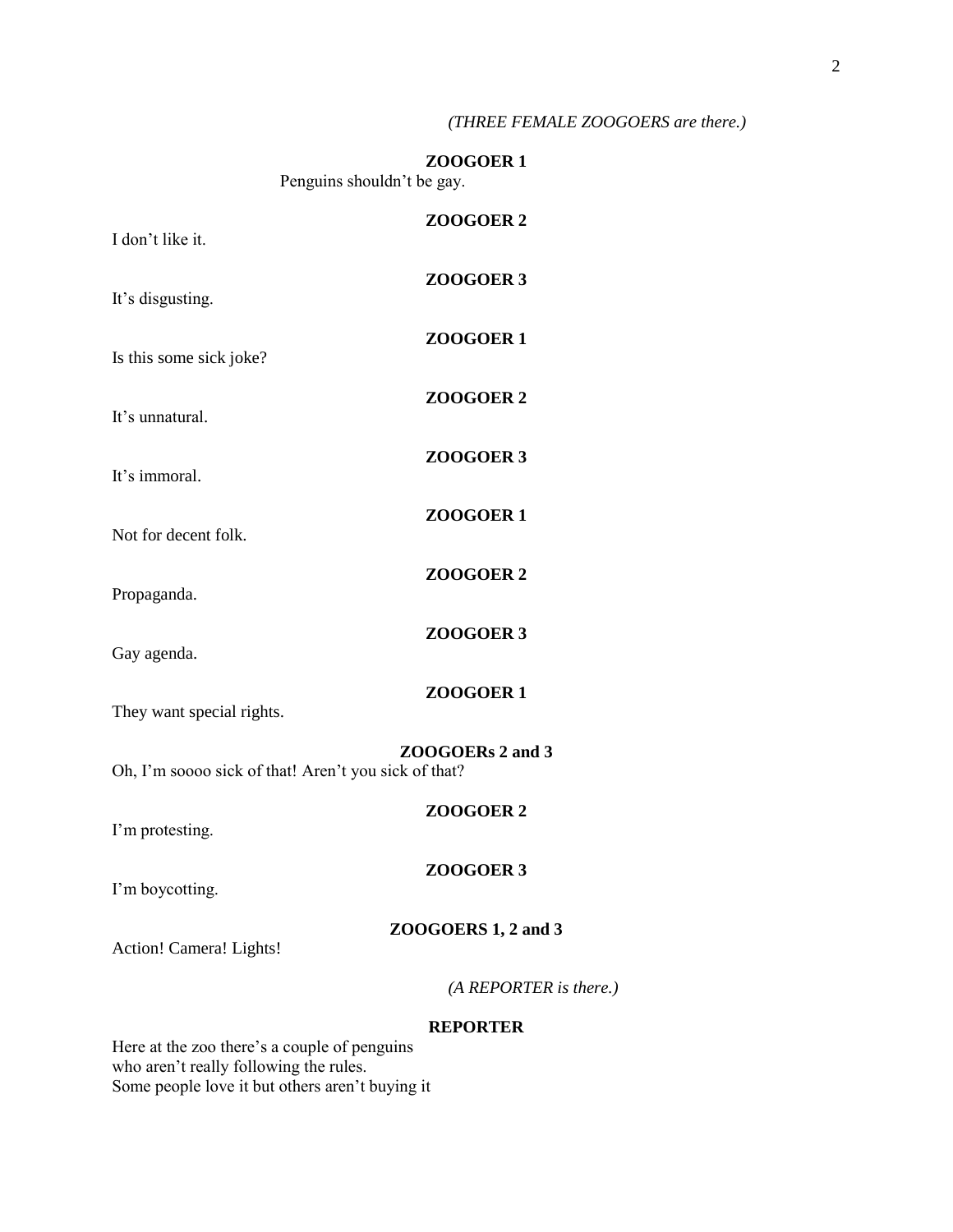#### **ZOOGOER 1**

What do they take us for, fools?

# **ZOOGOER 2**

I'm a big donor but my checks will stop unless something is done right away!

#### **ZOOGOER 3**

Everyone knows that our children will suffer if they think that penguins are gay!

# **ZOOGOERS 1, 2 and 3**

(*in a bland unison*)

This isn't about us; it's about protecting our children.

#### **REPORTER**

Why don't we ask them? Hey fellas, what gives? Are you really just wired this way?

#### **ZOOGOER 1**

They're not!

# **ZOOGOER 2**

It's a choice!

#### **ZOOGOER 3**

They could stop in a minute!

#### **ZOOGOERS 1, 2 and 3**

Who cares what those two have to say?

#### **BUTTERCUP**

Nature doesn"t err. We follow her dictates Like eating krill. Yum.

> *(Large quantities of krill are thrown to BUTTERCUP and he scarfs them down.)*

#### **BOB**

And I was so proud of him. Wasn"t he great? They gave him three times as much krill and he ate It all up, then I noticed a change in his tone And the sign in the pen said his name's now "Ramone".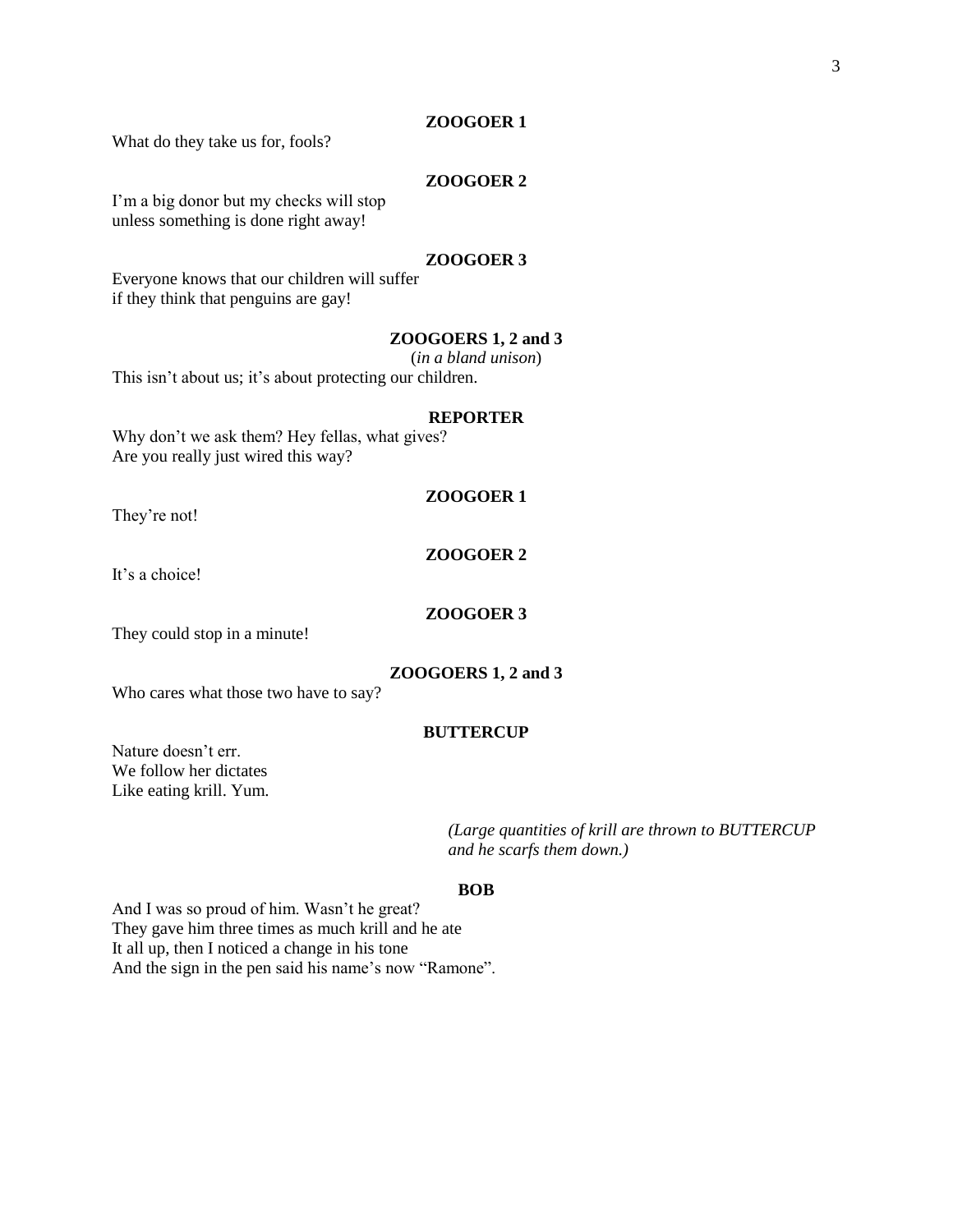#### **BUTTERCUP**

Yo, yo, yo, what uuuuuuuuuuuuuuuup! Give it up for Ramone, yo! I'm the bird with the word, have you heard? Like to do a little dance, shake my feathers for romance. I'm the penguin with the sanguine personal-i-tee. When I glide on my slide you're gonna notice me! Break it down!!

#### **BOB**

All that krill sure did change him. They laced it with drugs!! Full of hormones and stimulants! Scurrilous thugs! And they bring in three females! Oh what can this be? Is it…Penguin Conversion Repair Therapy??!!

> *(A ZOO PSYCHIATRIST is there with a picture, an electric prod and some pills. Three female penguins, CARMEN, KATE and POOKIE are there as well, grooming and posing.)*

# **ZOO PSYCHIATRIST**

You"re a penguin Not a faggot. You should mate with hens not cocks. Here's a picture Of a boybird. Arouse yourself you"ll get a shock. Silly penguin Make it easy On yourself. Just make the switch! Stick your dingdong In a coochie Let her know who"s boss, da bitch! Eat some Prozac Eat some Xanax Here"s Levitra, Zoloft, too! See these females? Give it to them Or you"ll have to leave the zoo!

# **BUTTERCUP**

My name is Ramone You better watch your tone And watch your back and watch your face "cuz I"m about to throw a bone To make the ladies moan. I know whatcha sayin. Ya sayin how can such a chill bird be alone For so long without a lady to call his own. Well that's about to change 'cuz I'm a put you on my throne, girl.

This bird is open for bizness, yo. Word.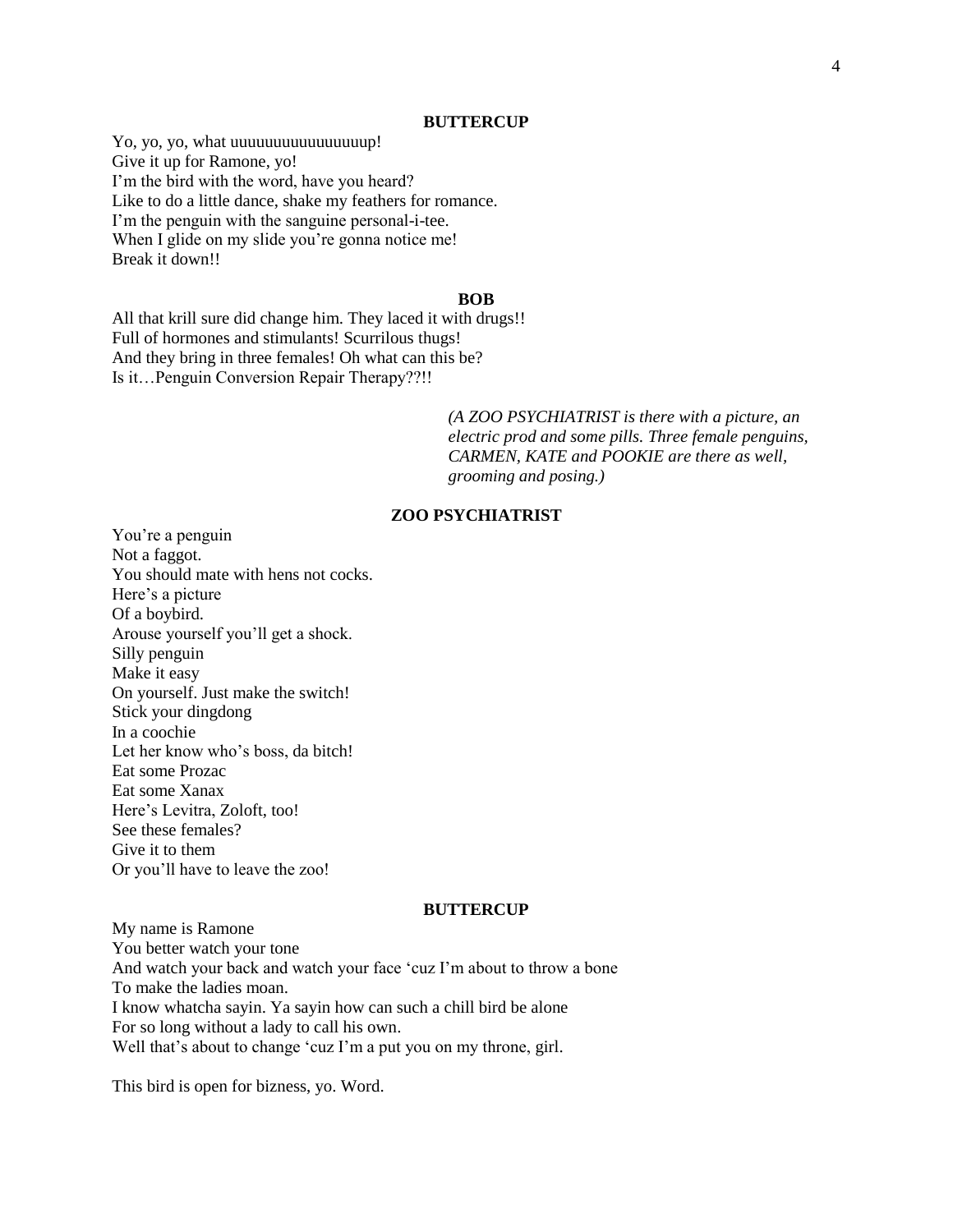# *(The ZOO PSYCHIATRIST places CARMEN next to BUTTERCUP.)*

#### **CARMEN**

Hola, Me llamo Carmen. I"m from Tierra Del Fuego. That means land of fire! Hacha! Hacha!! You wanna go for a swim and play a little juego? Maybe a little "backgammon" or something before it's hasta luego?

> *(The ZOO PSYCHIATRIST places KATE next to BUTTERCUP.)*

# **KATE**

Hello, I'm Kate. I"m from South Georgia. It"s a British protectorate so I"ll expect tea before we mate.

> *(The ZOO PSYCHIATRIST places POOKIE next to BUTTERCUP.)*

# **POOKIE**

My name Pookie. I am from Vostok. Is Russian research station. Is coldest place on Earth with lowest reliably measured temperature of -128.6 degrees Fahrenheit. You will please make sure your huey is not like ice rod before insertion. Spasibo.

> *(BUTTERCUP is unmoved. The ZOO PSYCHIATRIST prods him and appears to inject his backsides with a syringe.)*

# **BUTTERCUP**

Yo ladies, I'm-a chill with ya Eat some krill with ya Get my fill with ya Give a thrill with ya Give ya some Ramone time Some wail and moan time And then alone time "Cuz I can treat a lady right, yo.

> *(The four penguins dance a suggestive dance which might kind of look like penguin mating.)*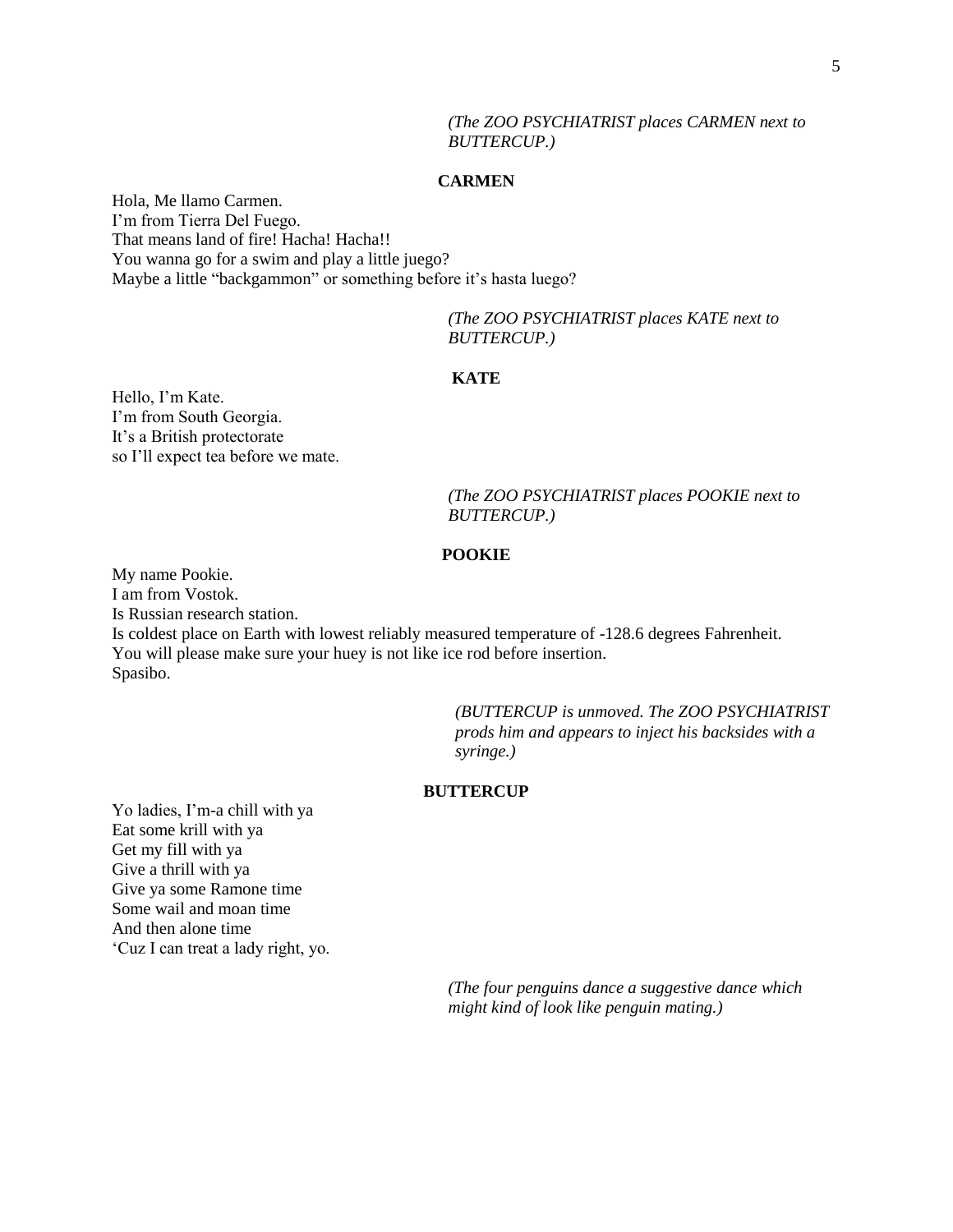#### **BOB**

He's mating with females like there's no tomorrow While I sit alone here and wallow in sorrow. Come back to me, Buttercup, what did I do? Come back to me and your chick, Abracadoo.

> *(The ZOO PSYCHIATRIST, CARMEN, KATE and POOKIE are now the REPORTER, and the three ZOOGOERS.)*

## **REPORTER**

Here at the zoo there's a startling reversal that some people find rather strange. That gaybird's gone straight, he's found three hens to mate with

#### **ZOOGOER 2**

I told you that penguins can change.

# **ZOOGOERS 1, 2 and 3** (*in bland unison*) They just have to want to change badly enough. **ZOOGOER 1** Hallelujah! **ZOOGOER 2** Praise to Heaven! **ZOOGOER 3** Put him on Fox News! **ZOOGOER 1** Shout Hosanna! **ZOOGOER 2** From the rooftops! **ZOOGOER 3** Anyone can choose! **ZOOGOERS 1, 2 and 3** Certain things, that is. *(BUTTERCUP pulls at his plumage, twitches and rocks back and forth.)* **ZOOGOER 1** Flood the airwaves!

| ZOOGOER <sub>2</sub> |  |
|----------------------|--|
|----------------------|--|

Storm the classrooms!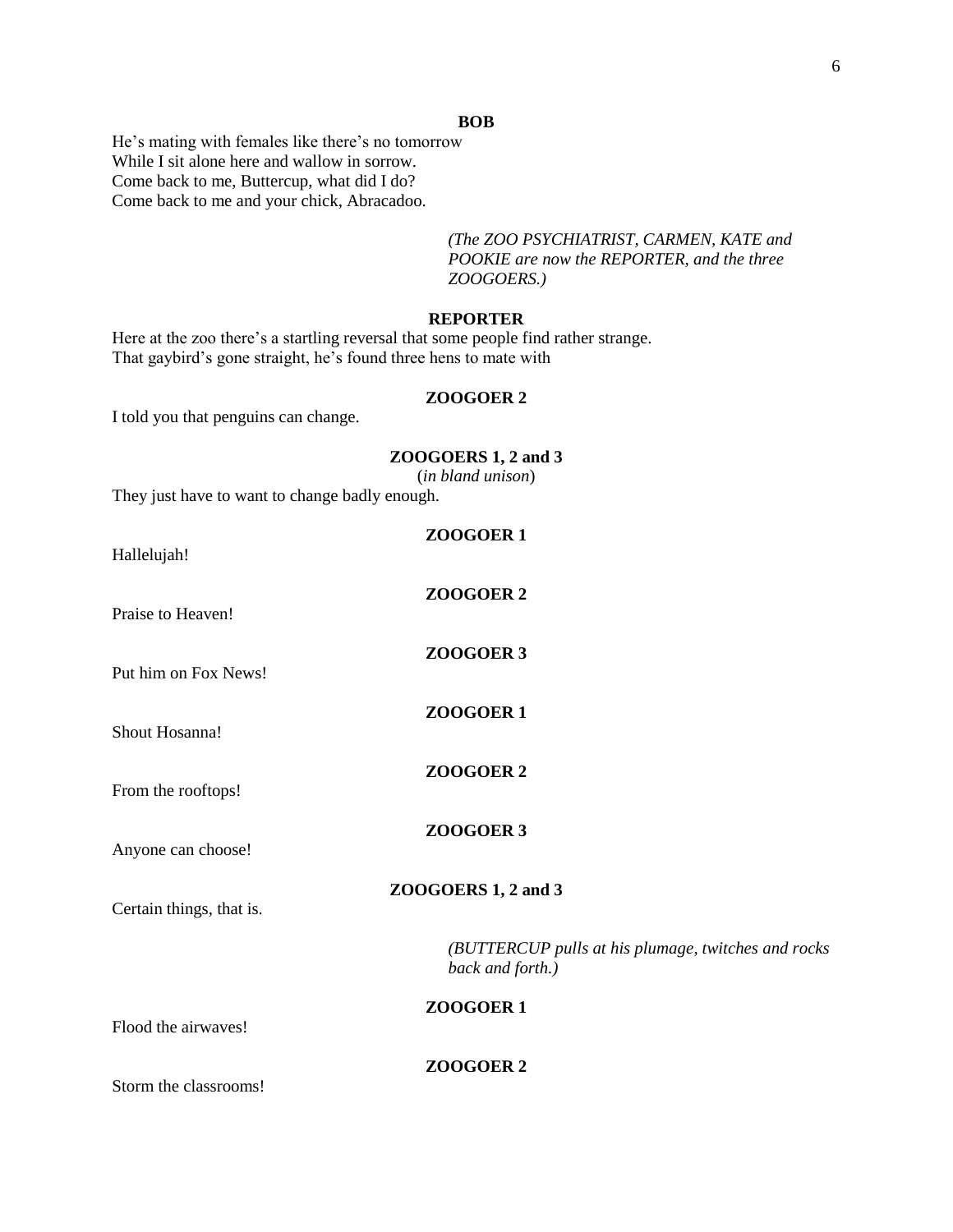#### **ZOOGOER 3**

Victory for straight!

## **ZOOGOER 1** and **ZOOGOER 2**

Penguin nature's not defective!

# **ZOOGOER 3**

*(noticing BUTTERCUP's neurotic behavior)*

Wait a minute, wait!

# **ZOO PSYCHIATRIST**

Don"t you worry It's a rumor He is not at all depressed! He's just tired From all the mating. Maybe he"s not at his best. Medication And electric Shock"ll surely do the trick! Just you wait Until you see This Daddy with his newest chick!

*(The three female penguins are in a hot spotlight.)*

# **CARMEN**

Yo, Ramone was like so nice at first and then he goes all Chris Brown on me for no reason – I deserve more respect than that!

#### **KATE**

No, I don"t know why he was in that airport bathroom stall and I"m certain that if he tapped his flipper it was accidental and of no significance -

#### **POOKIE**

First he says he is hiking Appalachian Trail. Then I find out he swims to Argentina for tryst with –

#### **CARMEN**

And he's like pulling out all his own feathers, I mean what is up with that -

# **KATE**

And he just sits and rocks back and forth –

#### **POOKIE**

Stares longingly at my picture of Vladimir Putin -

*(The ZOO PSYCHIATRIST chases BUTTERCUP who is climbing to the perch. He has the props described below. There is thunder and lightning.)*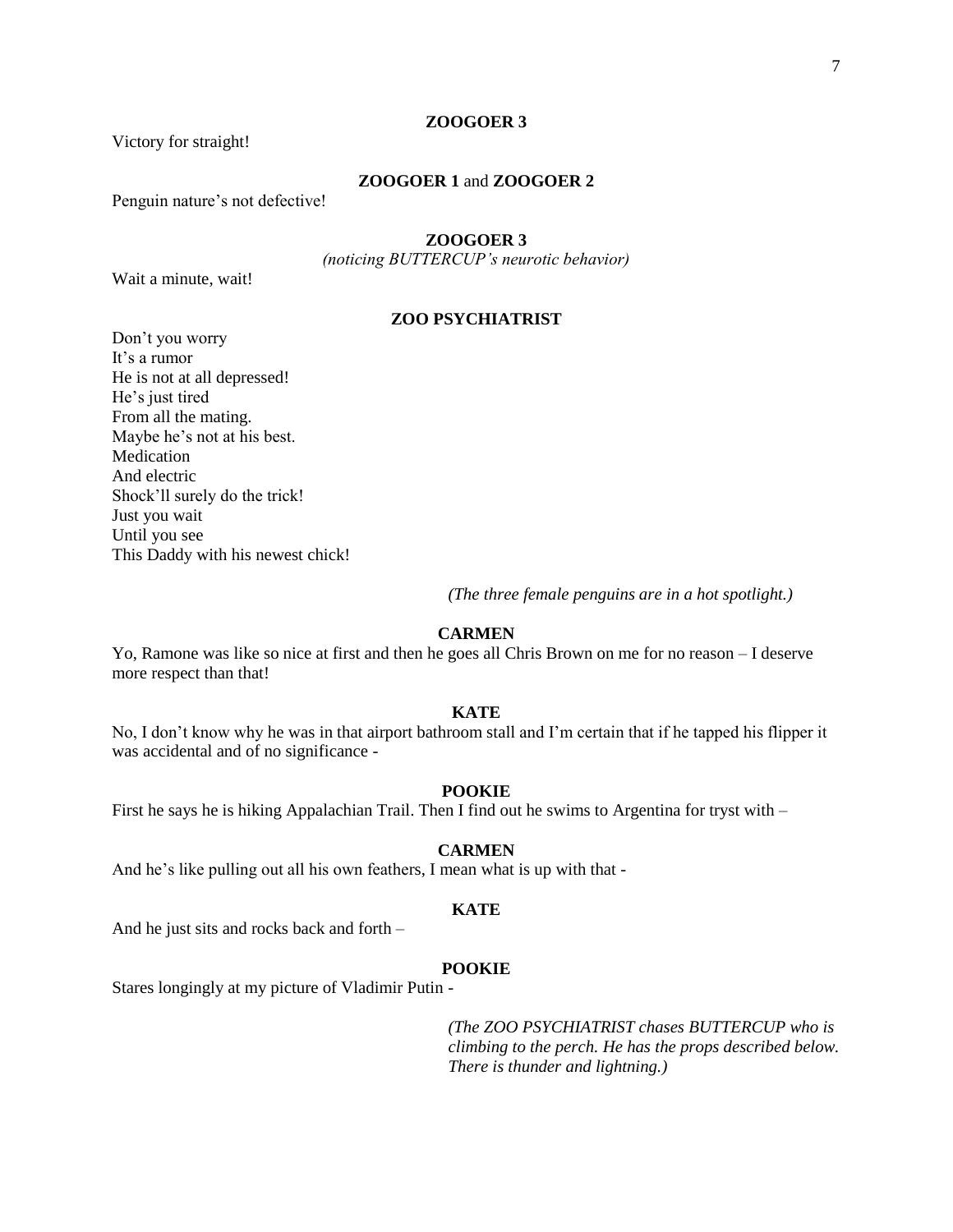#### **ZOO PSYCHIATRIST**

You're not trying You're regressing Let me scan your penguin brain Here"s some Haldol For psychosis Here"s hot needles for your pain Here's a journal For your feelings Wait a minute birds can't write

> *(BUTTERCUP climbs up on the perch and looks like he's about to jump or try to fly.)*

Where you going? What you doing? You're a flightless bird, all right?

#### **BUTTERCUP**

*(singing weakly)*

I believe I can fly. I believe I can touch the sky!

*(Thunder and Lightning crash. Rain pours down.)*

# **BOB**

No Buttercup! Buttercup, don"t! You can"t fly! If you leap from your perch then you surely will die! We"ll go back to Antarctica! Find other zoos! Who cares what they say about us on Fox news?! Screw the shrink! Toss the meds! Take a look in the glass! No I won"t go away I"m a pain in your ass Till you come to your senses and stop this charade And come back to the life and the family we made It's their small minded thinking that's made you this mess You're a penguin of God – no more and no less!!

> *(The storm sounds stop and a ray of sun bursts forth. There is a rainbow of lights.)*

And just then, as if someone important was list'ning The rain stopped, the sun shone, there burst forth a glistening Rainbow of red, orange, yellow, green, blue Violet colors and Buttercup said

# **BUTTERCUP**

I love you.

*(BUTTERCUP comes down off the perch and embraces BOB.)*